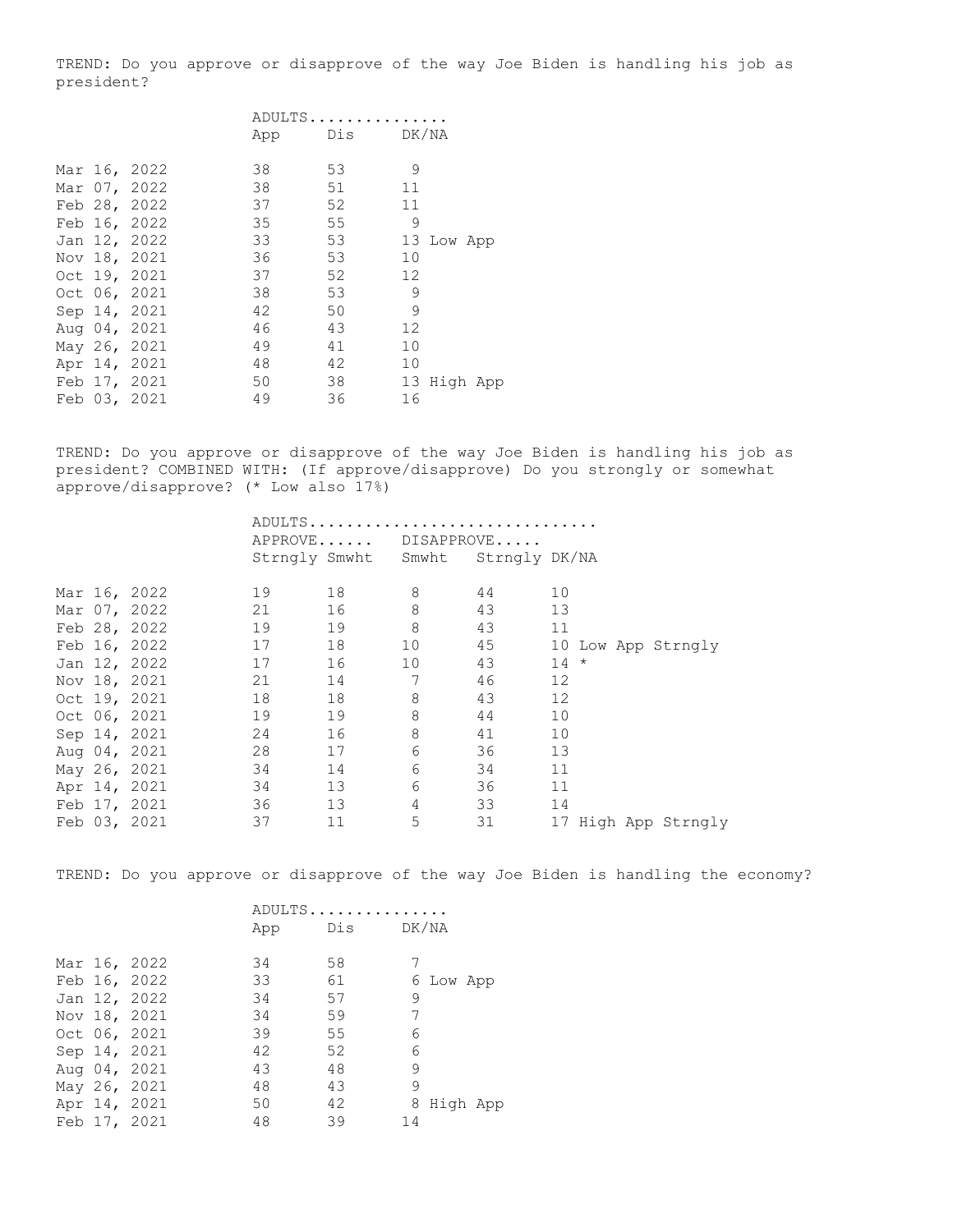TREND: Do you approve or disapprove of the way Joe Biden is handling foreign policy?

|  |              | ADULTS |     |             |  |  |
|--|--------------|--------|-----|-------------|--|--|
|  |              | App    | Dis | DK/NA       |  |  |
|  | Mar 16, 2022 | 39     | 52  | 9           |  |  |
|  | Feb 16, 2022 | 35     | 54  | 11          |  |  |
|  | Jan 12, 2022 | 35     | 54  | 11          |  |  |
|  | Nov 18, 2021 | 33     | 55  | 12 Low App  |  |  |
|  | Oct 06, 2021 | 34     | 58  | 8           |  |  |
|  | Sep 14, 2021 | 34     | 59  | 8           |  |  |
|  | Aug 04, 2021 | 42     | 44  | 14 High App |  |  |
|  | May 26, 2021 | 39     | 44  | 17          |  |  |
|  |              |        |     |             |  |  |

TREND: Do you approve or disapprove of the way Joe Biden is handling the response to the coronavirus?

|  |              | ADULTS |           |    |           |  |
|--|--------------|--------|-----------|----|-----------|--|
|  |              | App    | Dis DK/NA |    |           |  |
|  |              |        |           |    |           |  |
|  | Mar 16, 2022 | 49     | 44        |    |           |  |
|  | Feb 16, 2022 | 43     | 53        | 4  |           |  |
|  | Jan 12, 2022 | 39     | 55        |    | 6 Low App |  |
|  | Nov 18, 2021 | 45     | 50        | 6  |           |  |
|  | Oct 06, 2021 | 48     | 50        | 3  |           |  |
|  | Sep 14, 2021 | 48     | 49        | 4  |           |  |
|  | Aug 04, 2021 | 53     | 40        | 7  |           |  |
|  | May 26, 2021 | 65     | 30        | 5  | High App  |  |
|  | Apr 14, 2021 | 64     | 29        | 7  |           |  |
|  | Feb 17, 2021 | 58     | 32        | 10 |           |  |
|  | Feb 03, 2021 | 61     | 29        | 9  |           |  |

TREND: Do you approve or disapprove of the way Joe Biden is handling the response to Russia's invasion of Ukraine?

|  |              |     | ADULTS |              |  |
|--|--------------|-----|--------|--------------|--|
|  |              | App |        | DK/NA<br>Dis |  |
|  | Mar 16, 2022 | 42  | 49     | O,           |  |
|  | Mar 07, 2022 | 42  | 45     | 13           |  |
|  | Feb 28, 2022 | 39  | 47     | 14           |  |

TREND: Do you think Russian President Vladimir Putin is mentally stable or mentally unstable?

|  |              |    | ADULTS              |    |
|--|--------------|----|---------------------|----|
|  |              |    | $IIn-$              |    |
|  |              |    | Stable stable DK/NA |    |
|  |              |    |                     |    |
|  | Mar 16, 2022 | 24 | 60                  | 16 |
|  | Mar 07, 2022 | 21 | 60                  | 19 |
|  | Feb 28, 2022 | 31 | 49                  | 20 |
|  |              |    |                     |    |